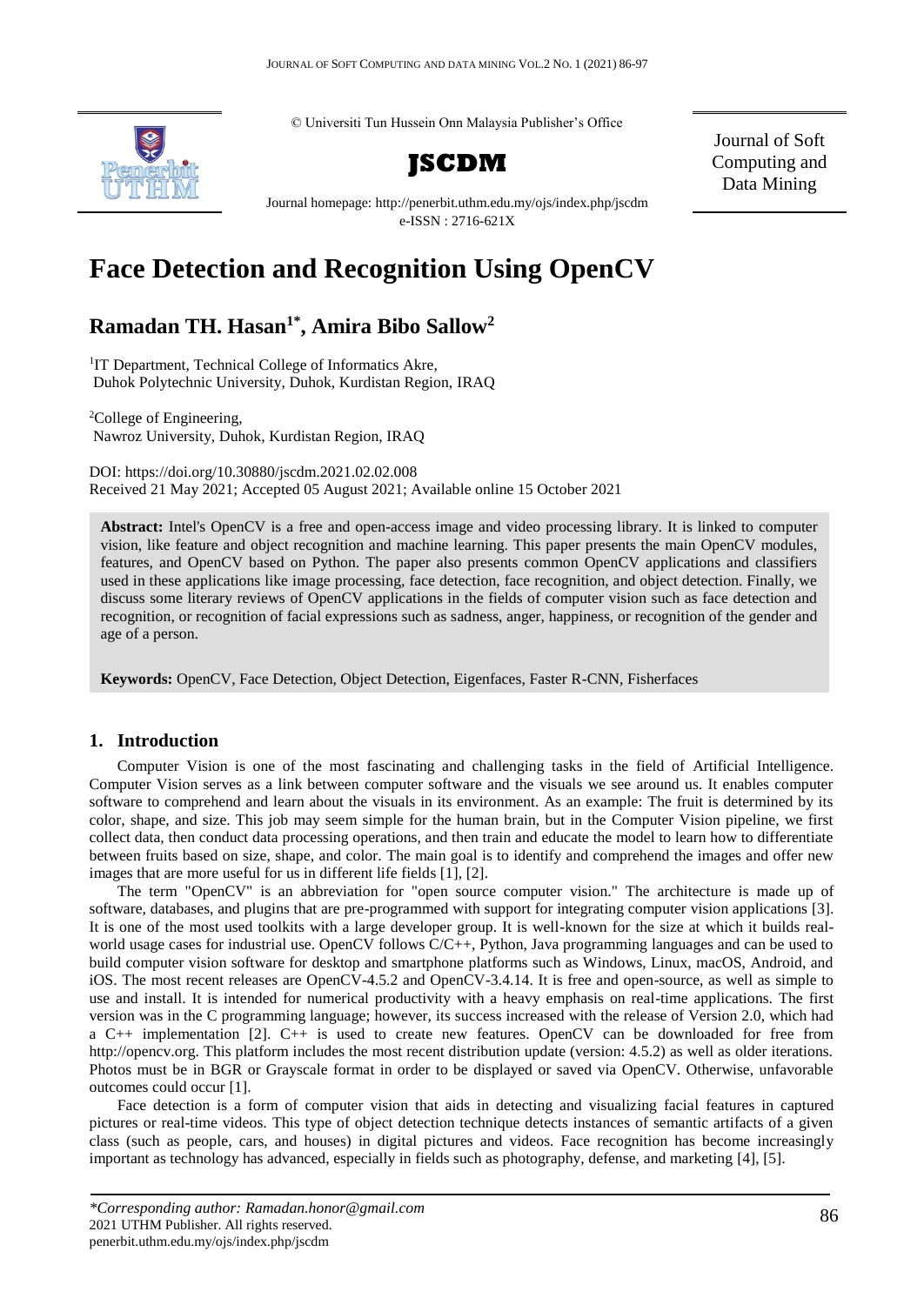Recognition is a modern field of study that has piqued the interest of researchers since it becomes simple to use by using OpenCV-based Python. Face recognition technologies have a variety of applications in public protection, entertainment, man-machine contact, and social networking, such as Facebook's automated tag recommendation on images. It's also been seen in educational and non-educational institutes' attendance control, financial offices, voter registration, and other areas [6], [7]

In this paper, we emphasize the important role of OpenCV in face detection and face recognition, what algorithm can be used in OpenCV for face detection and face recognition, then state the OpenCV modules and explain OpenCV based on Python and mention the applications for OpenCV are. Finally, we assessment and compared recent literature reviews that use OpenCV to detect and recognize the human face in a variety of fields in order to improve human life.

The rest of this paper is organized as follows: in section 2, face detection is described. In section 3, face recognition is explained. In section 4, OpenCV library and OpenCV algorithm are explained. In section 5, Modules of OpenCV are explained. In section 6, OpenCV based on Python is described. In section 7, the assessment of literature reviews and comparison table are discussed. Section 8 concludes this paper.

#### **2. Face Detection**

Face detection has received much attention in recent years because of its applications in computer and human interaction. Face detection is a subset of image processing. Image processing is primarily a technique for compressing, improving, or extracting valuable information from images. Facial recognition technology can identify single or many faces in a picture, removing unwanted background noise. A face identification algorithm must basically categorize pictures into two groups based on whether or not they include a face. The face detection algorithm's goal is to thoroughly examine the picture, identify the existence of faces in the image, and remove the background from the image. Face detection mistakes are classified into two types: false negative and false positive. A false positive occurs when a face is identified in a picture that does not include any faces. A false negative occurs when the algorithm rejects the existence of anything in the picture. The detection rate is the ratio of the number of faces identified by humans to the number of faces detected properly by the system. The detection rate of the face detection algorithm should be as high as possible[1], [8].

#### **3. Face Recognition**

Facial recognition is the world's most advanced and quick biometric technology. It takes advantage of the most visible human body component, the face, in a non-intrusive way. According to worldwide data, most individuals are unaware of the face recognition process that is taking place on them, making it one of the least invasive procedures with the least amount of delay. The facial recognition algorithm examines the many features of a face in the input picture. This biometric has been extensively, and maybe exaggeratedly, lauded as a great method for identifying possible dangers such as terrorists, scam artists, and so on, but it has yet to gain widespread acceptance in high-level use. Biometric face recognition technology is expected to surpass fingerprint biometrics as the most common method of user identification and authentication in the near future [8], [9], [10].

#### **4. OpenCV Library**

It is a massive open-source image processing, machine learning, and computer vision library. OpenCV is compatible with a broad range of programming languages, including Python, C++, and Java. It will analyze photographs and videos to recognize artifacts, faces, and even human handwriting. When paired with many other libraries, like Numpy, a high-performance library for turning machines, achieve a good performance; that is, all services that can be performed in Numpy can also be integrated with OpenCV.It is written based on C++ and has a C++ interface as its main interface, but it also has a less robust but still detailed older Language training. Both the latest technologies and algorithms are visible in the C++ GUI. Python, Java, and MATLAB/OCTAVE bindings are available [3]. Wrappers in a variety of programming languages have been created to promote broader acceptance. JavaScript plugins for a variant of OpenCV functions are published as OpenCV.js in version 3.4, which can be used on web platforms. The OpenCV project, which was officially unveiled in 1999, was originally Intel's research program to support CPU-intensive applications [11]. OpenCV is a popular platform for implementing face detection and recognition algorithms. The following are some often used OpenCV algorithms.

#### **4.1 Haar Cascade**

Haar Cascade is an effective method for detecting objects. It's a machine-learning-based method in which a cascade of actions is learned from a large number of positive and negative images. It becomes used to seeing things in different frames [12]. Fig. 1 shows the view of the Haar cascade classifier. Fig. 2 shows the Haar cascade flowchart.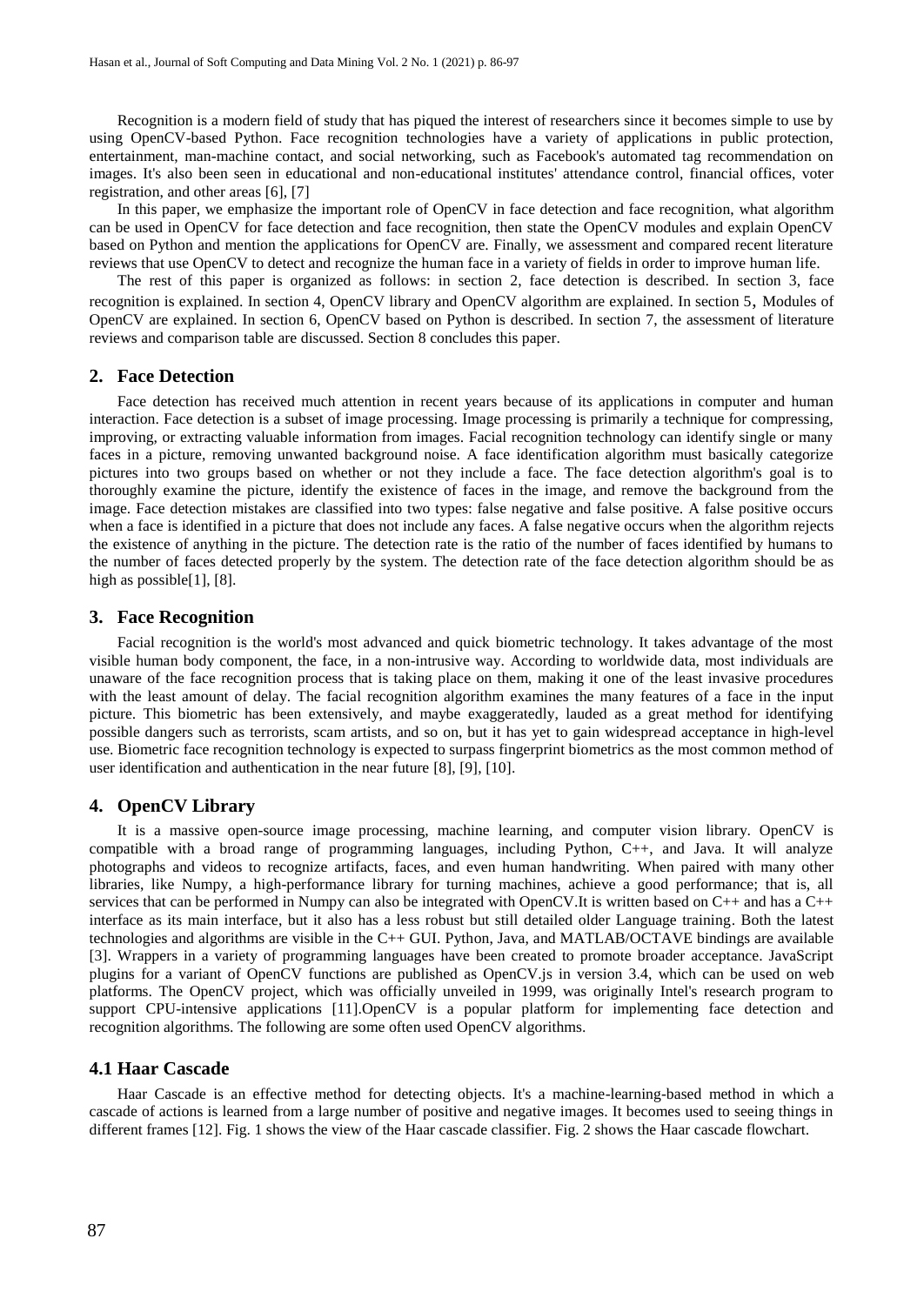

**Fig. 1 - View of Haar cascade classifier**



**Fig. 2 - Haar Cascade flowchart** [1]

# **4.2 LBP (Local Binary Pattern)**

It is a simple but effective texture operator that labels pixels in an image by thresholding the pixels' neighborhood and treating the result as a binary number. The LBP texture operator has become a common approach in a variety of applications due to its discriminative power and computational simplicity. It can be viewed as a unifying solution to texture analysis's historically divergent statistical and structural models. The LBP operator's robustness to monotonic grayscale changes induced, for example, by illumination variations is perhaps its most significant property in real-world applications. Another key feature is its computational simplicity, which allows it to analyze images in difficult realtime scenarios [13]. Fig. 3 shows the description of facial expressions with local binary patterns.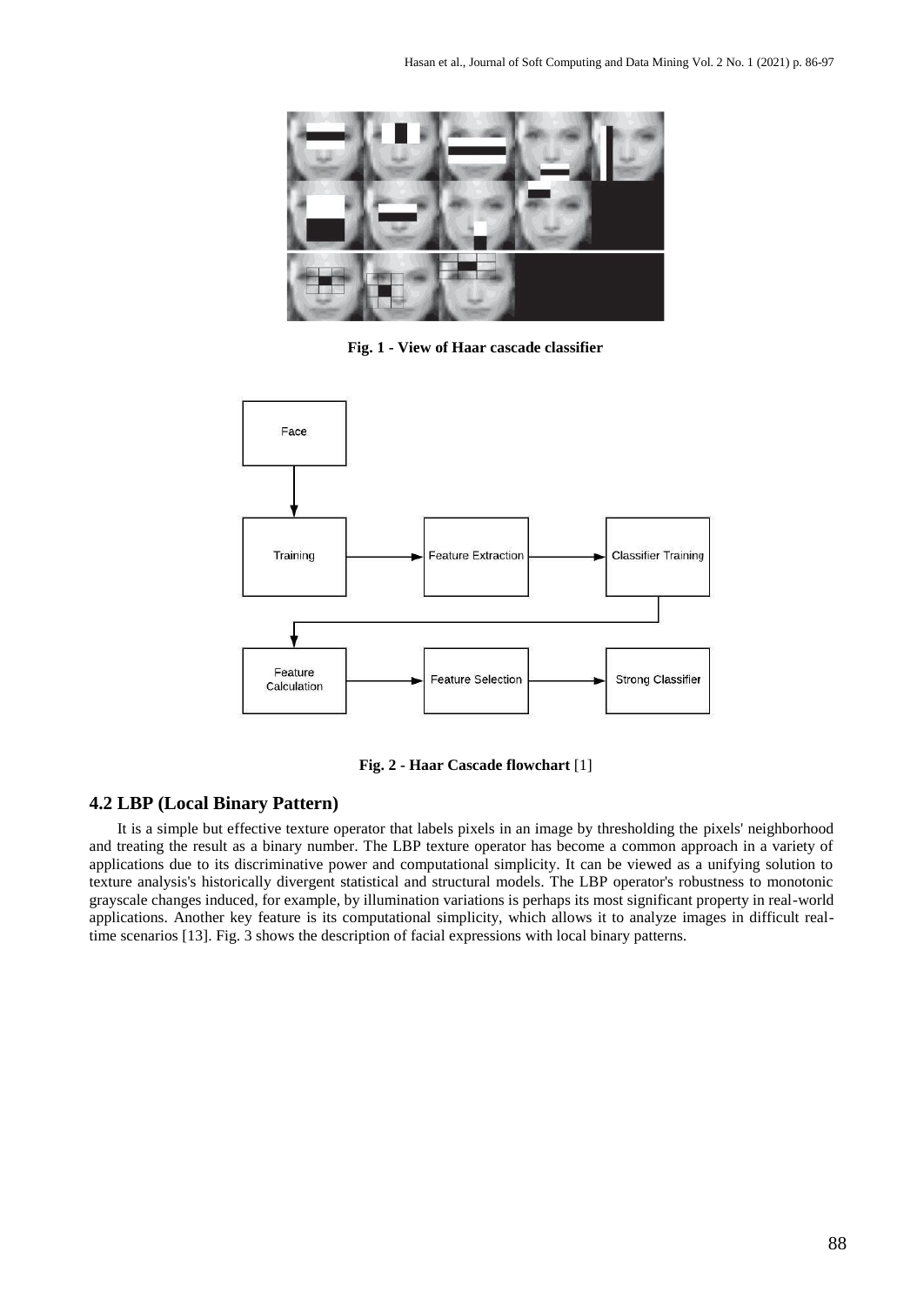

**Fig. 3 - Description of facial expressions with local binary patterns [13]**

#### **4.3 EigenFaces**

It is a method that employs PCA (Principal Component Analysis) to minimize dimensionality and find the strongest vectors for distributing facial images onto existing facial spaces. The primary goal of PCA is to identify the best vectors to explain the distribution of facial images in picture space into face space. According to the eigenvalue distribution, m eigenvector is used to construct the principal component amount. Eigenvector and eigenvalue are calculated from the qualified facial image's covariance matrix. The eigenvector is sorted by eigenvalue (high to low) and M first eigenvectors are chosen to form the principal variable [1], [14].

#### **4.4 FisherFaces**

It is a face recognition system that several researchers have demonstrated to identify faces accurately. FisherFace is a calculation model that combines the PCA (Principal Component Analysis) calculation model with Fisher's Linear Discriminant (FLD). PCA is used to minimize input data in order to simplify and accelerate the FLD operation. On the other hand, FLD is used to generate a distribution matrix to aid in classification and identification. A series of FisherFaces is generated using the PCA and FLD calculation models. This facial recognition process consists of four major steps: face identification, PCA estimation, calculation, and classification [15].

#### **4.5 LBPH (Local Binary Pattern Histogram)**

LBP is a highly effective texture operator. That compares each neighboring pixel's threshold value to the value of the center pixel. It takes into account outcomes in the context of binary numbers. LBP is a common technique in a variety of applications due to its discriminative strength and simplicity. LBP was identified for the first time in 1994. Since then, it seems to have evolved into a more efficient texture classification algorithm. It was later discovered that combining LBP with histograms of directed gradient descriptors increases its accuracy on the same dataset. LBP has additional capabilities such as monotonic grey-scale improvements and statistical simplicity, allowing it to interpret images in real-time applications [1]. Fig. 4 shows the LBPH algorithm for face recognition.



**Fig. 4 - LBPH Algorithm for Face Recognition** [1]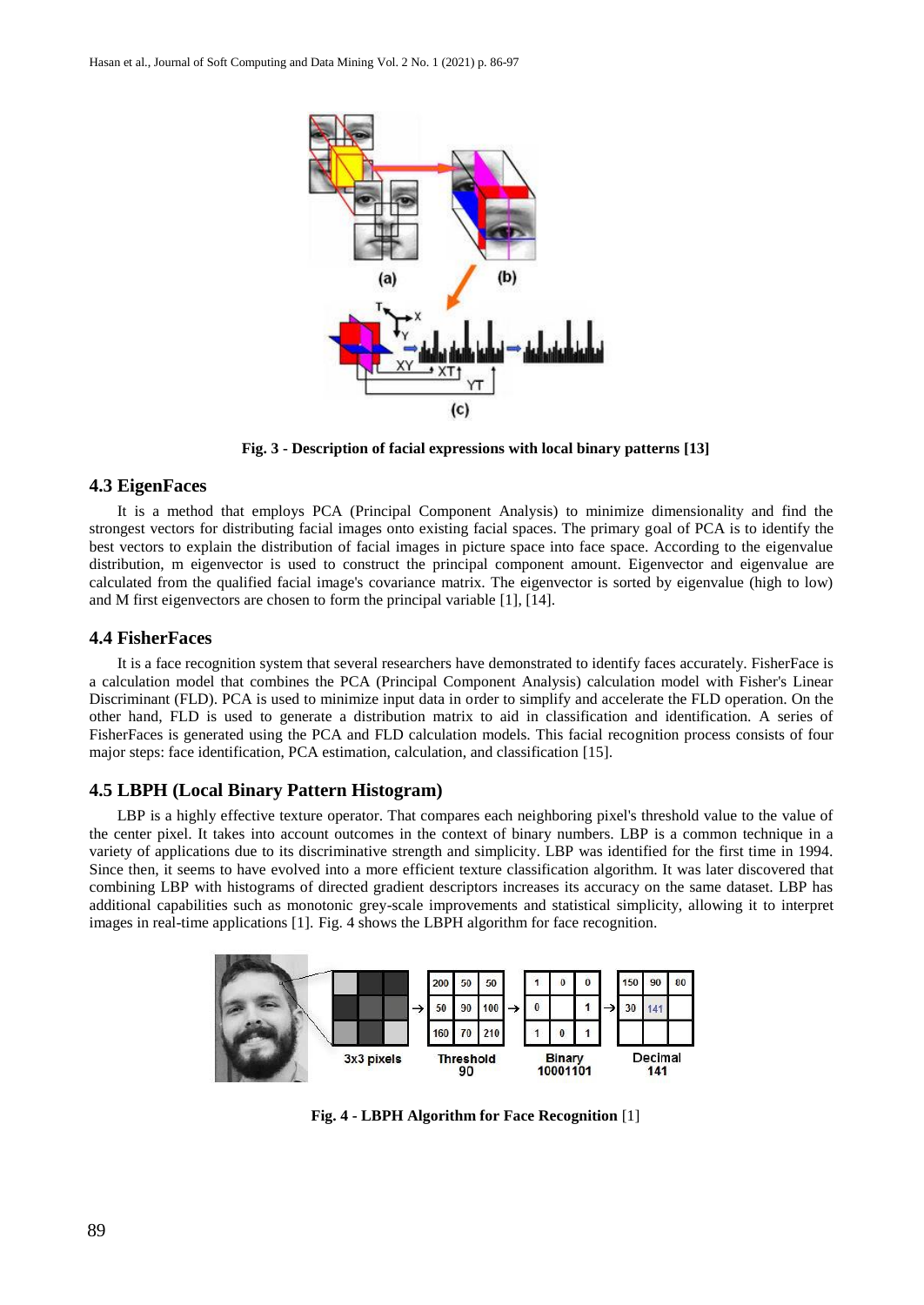## **4.6 YOLO**

Yolo is an abbreviation for (you only look once). It is the most recent real-time object detection system that uses a single neural network to process the entire image [16]. This network splits the picture into sections and estimates the bounding boxes and probabilities for each [17]. The estimated probabilities are used to weigh these bounding boxes. The testing phase examines the whole picture, so the image's global meaning guides its predictions. Can detect objects form videos or image [18] [19]. Fig. 5 shows the Yolo process.



**Fig. 5 - The Yolo process** [18]

# **4.7 Faster R-CNN**

It is a popular object detection architecture proposed in 2015 by Ross\_Girshick and is one of the most well-known object detection architectures that employ convolution neural networks. The implementation of the Region Proposal Network enables (Faster R-CNN) easier and quicker (RPN). RPN is a completely convolutional network that has been trained side-to-side, and forecasts object boundaries and object ratings at each detection. Since RPN is so critical to (Faster-R-CNN), and remains one of the strongest entity detection frameworks open to researchers, most of this piece would concentrate on RPN architecture and the notions of anchor boxes and suppression non-maximum [18]. Fig. 6 shows the Faster\_ R-CNN step.



**Fig. 6 - Faster\_ R-CNN step** [18]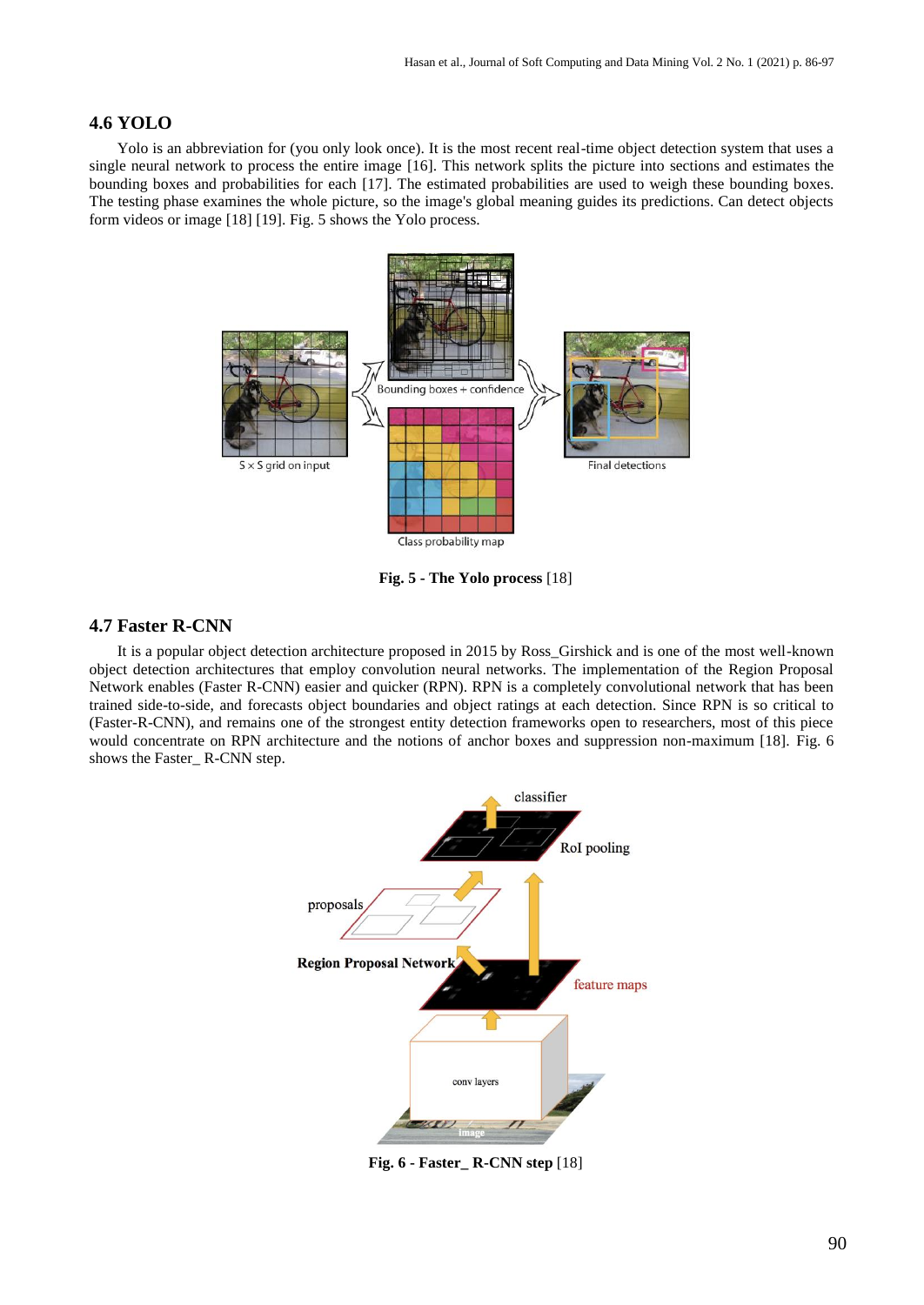#### **4.8 Single Shot Detectors (SSDs)**

The SSD method is focused on the feed-forward convolutional network that generates a permanent border-box array and results in the existence of class-based entity instances in these boxes and a non-maximum deletion stage to generate final detection. The early network layers are built on a common image classification design [16], [20]. Fig. 7 shows the SSD.



**Fig. 7 - SSD [16]**

# **5. Modules of OpenCV**

#### **5.1 Main Modules**

Main modules are the main components of OpenCV and are included in the package versions by necessity. They are called core modules since they include essential functions, including image recognition, filtering, and transformation [8], [21].

#### **5.2 Extra Modules**

Extra modules are not included in the OpenCV release by default. Additional machine vision functionalities, such as text detection, are applied to these modules [21].

- The main modules are described below:
- Core: Have most of OpenCV's core features.
- Imgproc: Picture processing tools such as transforms, manipulations, and filtering are used.
- Imgcodecs: Image reading/writing features are included.
- Videoio: Video reading/writing features are included.
- Highgui: Used for creating GUI to display output.
- Video: Motion detection and monitoring.
- calib3d: This package includes calibration and 3D reconstruction functions for estimating translation between multiple pictures.
- features2d: Item identification and categorization algorithms utilizing keypoint detection and descriptor extraction algorithms, which are included in this library.
- Objdetect: used for detecting object.
- Dnn: Classify and detecting objects, between other objects.
- Ml: Used for regression and classification, and it encompasses the vast majority of machine learning.
- Flann: Supports optimized algorithms for searching for high-dimensional attributes in massive data sets using nearest neighbor search. Fast Library for Approximate Nearest Neighbors (FLANN) is an acronym for Quick Library for Estimated Nearest Neighbors (FLANN)[22]. Photo: Removes noise and creates HD images, among other roles for photography-related computer vision.
- Stitching: Used for stitching image.
- Shape: Deal with issues such as shape transformation, pairing, and distance.
- Superres: Deal with enhancement and resolution algorithms.
- Videostab: Have algorithms for stabilizing video.
- Viz: create 3D display window for widgets.

#### **6. OpenCV based on Python**

Python was created by Guido van Rossum, who focused on writing clear, easy to understand code. With shorter code, the programmer will articulate the same ideas in fewer characters. Python is slower than some programming languages like C/C++. C/C++ can be expanded with Python effectively, but one other valuable aspect of Python is that it is generalizable and flexible. This function assists in the implementation of C++ codes that we can then transform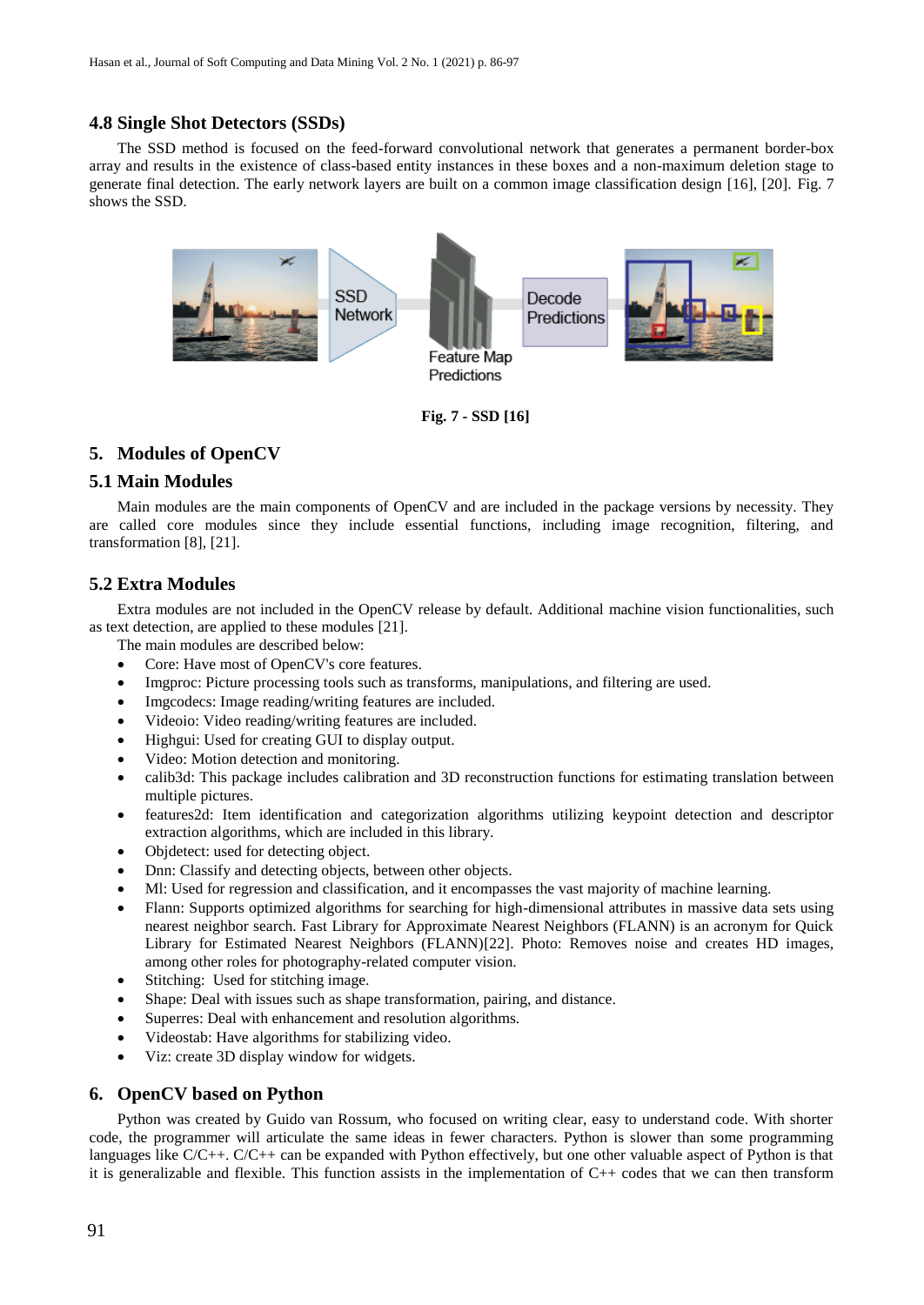into Python modules for ease of usage[3]. These two things offer great benefits: first, the code is as quick as C++ code (as it is), and second, Python is simple to program in. The Python bindings for OpenCV function like this. The Python implementation was built on top of the initial C++ code. Numpy's contribution helps here. Numpy is a highly structured library that often offers Python-level statistical capabilities. It does things in a MATLAB-like fashion. Conversion to Numpy arrays is done, and array processing is done on all the OpenCV structures. This is very good because whatever functions it can do in Numpy, it can now combine with OpenCV, making you more efficient. SciPy, which also supports NumPy, may be used along with this. So Python with OpenCV offers a good way to build out computer vision projects [11] quickly.

#### **7. Assessment of Literature Reviews**

OpenCV is a library for image and video processing that is used for image and video analysis, among other things. We review some recent literature concerning Face Detection and Recognition Using OpenCV.

#### **7.1 Face Detection**

Alcantara et al. [22] proposed a system for tracking and detecting the human head in real-time video using the OpenCV library. The proposed system will employ a Haar-like classifier to detect the head, Haar Training to train the system, and use CMT object tracking algorithm to track the head, where the result show 68% accuracy of CMT to tracking the person's head and 83% accuracy in detecting the person's head.

Gupta [7] proposes a method for detecting emotions in real-time and fixed pictures. So, before attempting emotion detection, they must first identify faces in static photographs or real-time videos using the Haar classifier of OpenCV. If the face has been identified, it may be cropped and analyzed to detect additional facial landmarks. The datasets are then conditioned using facial landmarks and categorized according to the eight emotions using the SVM, a machine learning algorithm. They obtained an accuracy of about 93.7 percent using SVM. These facial landmarks may be tweaked to improve precision.

Lee et al.'s [4] research aims to solve the classic issue of face detection in various lighting conditions and create an intelligent and effective human face detection system using Visual Studio 2015 software framework and OpenCV technologies. They demonstrated by experimentation that the photo processing approach applied in their paper completed facial recognition under various lighting conditions, which really is a significant advancement in face recognition technology.

Gupta et al. [16] proposed a system to improve universities' traditional attendance systems and avoid time wasted in counting traditional attendance based on image processing methods. The Student Attendance layout structure's primary function is to perform, incorporate, and manage attendance notes for a pupil, perform an automatic estimate on the amount of presented and absentees depending on the topic and affability of the class, and then produce an automated document or spreadsheet. They used OpenCV library, Haar-Cascade for face detection, and LBPH for face recognition; after that, individual student training occurred, and eventually, the device produced a spreadsheet that provided the number of students present in the classroom with a picture or video captured live.

Das et al. [19] offer a simpler approach to Face-Mask Detection by using several fundamental Machine Learning packages such as Scikit, OpenCV, TensorFlow, and Keras. The suggested procedure accurately senses the face in the picture and then determines whether or not it has a mask on it. It may track a face and a mask in motion as a surveillance mission artist. On two separate datasets, the system achieves a precision of up to 95.77 percent and 94.58 percent, respectively. They investigate optimized parameter values for the Serial CNN model to properly detect the existence of masks without triggering over-fitting.

Hoque et al. [5] designed software that can identify people's faces or faces from live video streaming. ATMega328p Arduino Uno-based Micro Controller with Pan-Tilt function and OpenCV are at the heart of the control scheme. The hair–Cascade, Camshift, Housedorff gap, AdaBoost, Viola Jones, etc. are all used to identify human faces. They used the Cascade algorithm Haar Classifier to classify faces.

Mehariya et al. [20] designed a system to overcome the problem of students not attending lectures in classrooms in universities or any place requiring workers' attendance. As non-attendance is a waste of the infrastructure, manual absence management is a tedious task and a waste of time, as the traditional absence counting system may be cheated. They used OpenCV to find the number of students in the class and built an algorithm giving the best occupancy ratio. The method suggested would be different from the conventional approach. The detect Multiscales procedure is used to count the number of students in a class, and the occupancy ratio is used to assign a complex classroom. The first way to classify the individual in a picture is the Multiscale detect method. It does not take items into consideration. This count is saved in the forecasting firebase, and the occupancy ratio is used for complex classroom distribution. This reduces the waste of room and allows us to prepare the schedule effectively. Factors such as classroom scale, projectors in classrooms, and dynamic allotment capability are taken into account. Google's cloud database (Firebase) is used to maintain and store college/university files. The personal records, rosters, schedules, and attendance sheets are included.

Sriratana et al. [11] created a Personal Identifier scheme by combining the Viola and Jones algorithms with the OpenCV library, and Python coded on the Raspberry Pi controller board. The framework successfully demonstrates all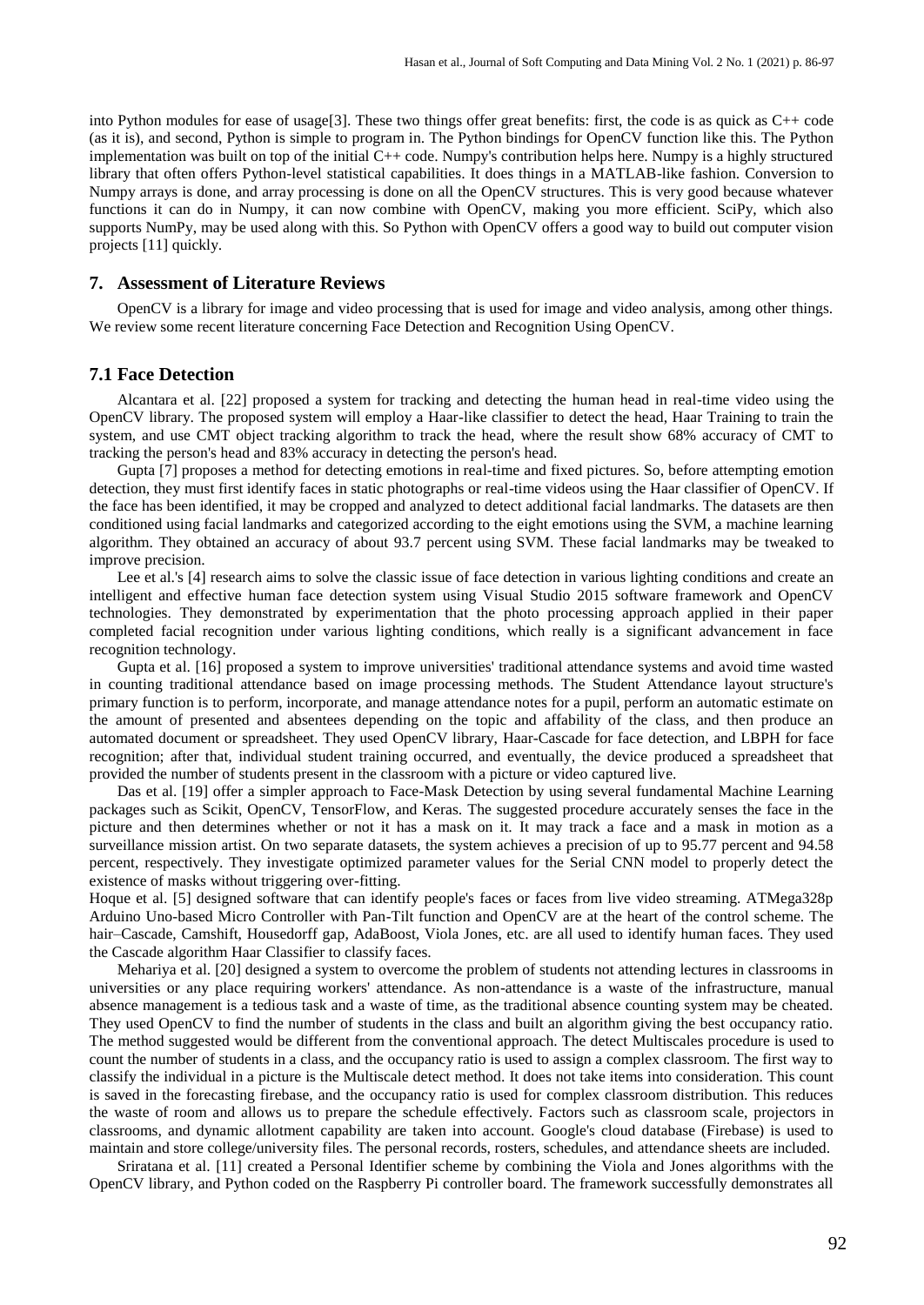planned goal points, including cost-effective deployment, simple installation, and real-time detection. Just 8-9 percent of errors were discovered during tests of 150 samples, demonstrating the system's high precision and performance.

Patel et al. [23] suggested a method that senses whether or not the driver is asleep when operating a car or other big vehicle, and if the driver is suspected sleepy, the system will alert the driver to wake up and stop driving. One of the reasons for public road collisions is the driver's drowsiness when driving. It is necessary to develop an efficient approach to predict somnolence as soon as the driver becomes drowsy. This may help to reduce the large number of injuries that occur. This method would aid in the reduction of drivers' sleeping injuries. In the OpenCV setting, he used real-time image processing with a vision device and the technique of facial expression and eye blinking.

#### **7.2 Face Recognition**

Boyko et al. [21] compared the efficiency of two main libraries in computer vision (Dlib and OpenCV) and designed two basic face recognition systems for the two libraries. Based on his results, he demonstrates that the OpenCV library is more efficient and has improved face detection and recognition results than the Dlib library. It also implies that OpenCV is best suited for developing recognition software for the IoT framework.

Sarkar and Sikka [9] investigate and evaluates various classifiers used in facial embedding classification. They also focus on a Python-based face recognition pipeline that can be used to build a face recognition framework on compact low-power hardware devices. The technique mentioned employs pertained models and structures, resulting in cuttingedge efficiency without the need for strong hardware. On the LFW dataset, the suggested approach reaches an accuracy value of 99.4.

Sharma [18] suggested a facial recognition system for specialized applications, including entry and protection, purchases, and criminal identity. The identification method will be focused on facial recognition, which will be face detection, feature extraction and classification, and real-time face recognition. They used Haar-like for face detection and LBPH for face recognition, all this was done by using OpenCV in the Python environment. Kivy is used to build user interfaces to render the proposed system executable through several platforms.

James and Nettikadan [12] introduced a system for monitoring in real-time inside school buses. By utilizing image processing, using an image to identify a student by a camera. This machine tracks the videos inside the bus and recognizes the students and their gestures. The proposed system recognizes the students' faces and keeps a count of their numbers. If it is absolutely necessary, the system may even sound like a warning to draw the public's attention by using technologies from OpenCV and implementing them in Python. Face detection was performed using the Haar-Cascades classifier, and face recognition was performed using Eigenfaces and Lbph. This removes the majority of the disadvantages of manual attendance systems, such as the simple manipulation of attendance records.

Balachandran et al. [13] designed an efficient application for facial recognition using AI. For the neural network, the VGGFace framework was used. The application is divided into two phases: training and recognition. The training phase involves adding new faces to the scheme, while the identifying phase involves determining a face's identification. The program will operate on several cores with no problems.

Apoorva. et al. [15] proposes a technique for robust face recognition in a real-time setting. Haar-cascade is one of the facial recognition algorithms. On the OpenCV website, they tracked faces using Haar-like classifiers. Face detection has a good level of precision. Since the computation period is concise, the proposed method will successfully identify more than one face that is helpful for rapidly looking for suspects.

Srivastava et al. [17] created an Attendance System by combining facial recognition technologies with (OpenCV) algorithm. By simply maintaining a record of clock-in and clock-out times, this program can simplify the attendance automation process and help faculties to access students' details.

Soomro et al. [6] built a standalone authentication program using a facial recognition method with (NI VISION, LabVIEW, NI MyRIO, OpenCV). The developed framework should identify and enable authenticated individuals to bear in mind internal system weaknesses in a real-time context, especially those induced by a pause. The entire framework is made up of hardware and software, with parallel processing methods and modules like the NI MyRIO FPGA being included.

Sharma et al. [24] propose a system of recognition that a blind individual may benefit from. This paper applied a hand gesture identification method and facial recognition system to conduct many tasks. Dynamic images are from a dynamic video and are interpreted by algorithms. In the Hand Motion scheme, skin color recognition was carried out in YCbCr colors and a convex hand-based defect character point was used to identify various characteristics, such as fingertips and angles between fingers. Different activities such as spinning the fan or lights may be carried out according to the recognized gesture. OpenCV, Haar-Cascade, and LBPH are respectively used to detect the mask and to identify the face.

Salihbasic and Orehovacki [14] outline and describe the whole method of creating an Android app to recognize a person's gender, age, and face in depth. Face detection and recognition techniques and development software used in the development of an Android mobile application is defined and discussed. The software solution explains how to use the OpenCV library and displays the actual results of the smartphone app using photos.

Zhu and Cheng [25] present. An efficient Attitude Tracking Algorithm (EATA) based on OpenCV is used for facial recognition in the Intelligent door lock system. A specialized application has been created to allow the operation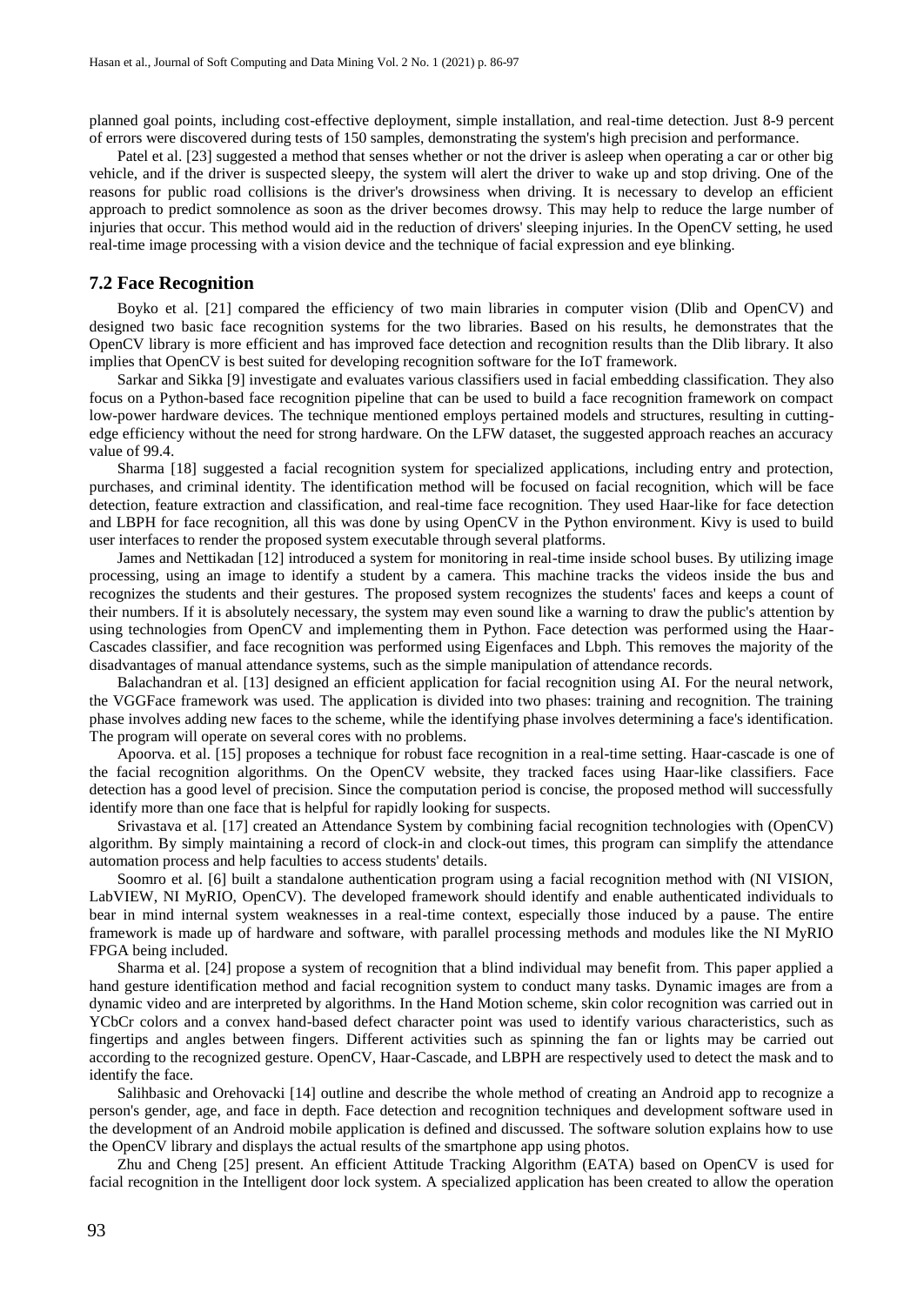of devices as well as the display of the location. An automated door surveillance system using raspberry pi python, USB camera, and OpenCV is given for monitoring and security reasons. The system status database was created at a certain point in time. The gadget is very cheap, simple to set up, and simple to use. The Attitude Tracking Algorithm is extremely accurate and performs well.

| Ref.           | Aim                              | classifier               | accuracy                 | <b>Result/purpose</b>                                                                        |
|----------------|----------------------------------|--------------------------|--------------------------|----------------------------------------------------------------------------------------------|
| $[21]$         | <b>SVM</b>                       | OpenCV more              | 83% head                 | The OpenCV library is more productive,                                                       |
| 2018           |                                  | accurate than dlib       | detect                   | has improved facial recognition and<br>detection accuracy                                    |
| $[22]$         | Head                             | Haar-like                | 68% tracking             | The proposed system successfully detected                                                    |
| 2018           | Detection and<br>Tracking        | <b>CMT</b>               |                          | the head of a human using OpenCV<br>specifically<br>libraries,<br>using<br>Haar-like         |
|                |                                  | Cascade                  |                          | attribute detection.                                                                         |
| [9]            | comparative                      | <b>MLP</b>               | 99.1%                    | The results show that Logistic Regression                                                    |
| 2018           | of classifying<br>the face using | Extra Tree               | 86.4%                    | outperforms the other algorithms for face<br>classification in terms of speed<br>and         |
|                | different<br>classifiers         | (Random<br>Forest)       | 95.9%                    | accuracy.                                                                                    |
|                |                                  | <b>KNN</b>               | 99.3%                    |                                                                                              |
|                |                                  | RadialSVM                | 98.4%                    |                                                                                              |
|                |                                  | GaussianNB               | 98.8%                    |                                                                                              |
|                |                                  | LinearSVM                | 99.2%                    |                                                                                              |
|                |                                  | (Logistic<br>Regression) | 99.4%                    |                                                                                              |
| $[7]$          | real-time                        | Haar                     | 93.7%                    | The findings suggest that with today's                                                       |
| 2018           | recognition<br>Facial            | <b>SVM</b>               |                          | computing<br>user-independent,<br>power,<br>completely automated real-time coding of         |
|                | emotion                          |                          |                          | facial expressions in a continuous video<br>stream is a goal that can be achieved.           |
| $[4]$          | Face                             | Haar                     | 80%                      | The experiment demonstrated that the                                                         |
| 2018           | Detection<br>under               |                          |                          | picture processing<br>facial<br>system<br>has<br>recognition in various lighting conditions. |
|                | Different                        |                          |                          |                                                                                              |
|                | Lighting                         | Haar-like                | 80%                      |                                                                                              |
| $[18]$<br>2019 | Designing of<br>Face             | <b>LBPH</b>              |                          | The system is tested by more than 150<br>people and has a reliability of approximately       |
|                | Recognition                      |                          |                          | 80%. It is measured with multiple cameras                                                    |
|                | System                           |                          |                          | in various settings, and lighting conditions,<br>and the findings are about the same. A      |
|                |                                  |                          |                          | Logitech C90 USB webcam is used here.                                                        |
| $[12]$         | Student                          | Haar-<br>Cascades        | 85%                      | The system watches the bus and detects the<br>students                                       |
| 2019           | Monitoring<br>System for         | LBPH                     |                          | and<br>their<br>movements.<br>acknowledges the faces of the students, and                    |
|                | School Bus                       | Eigenfaces               |                          | their count is also tracked and alerts the                                                   |
|                |                                  |                          |                          | audience if necessary.                                                                       |
| $[13]$         | Face                             | Keras VGG-               | module                   | The results collected were rather similar to                                                 |
| 2019           | Recognition                      | Face                     | performance              | what was predicted. The efficiency gained                                                    |
|                | in Parallel<br>Computer          |                          | depends on<br>the number | by simply running the program on a<br>machine with more computing capacity and               |
|                |                                  |                          | of processors            | cores than a simple laptop was important.                                                    |
| $[14]$         | Recognition                      | cascade                  | successfully             | Gender, face, and age recognition was                                                        |
| 2019           | of the gender,<br>age, and face  | <b>LBP</b>               | work but<br>affected by  | achieved                                                                                     |
|                | of the person                    | <b>LBPH</b>              | mobile type,             |                                                                                              |
|                |                                  |                          | face<br>coverage,        |                                                                                              |
|                |                                  |                          | expressions              |                                                                                              |
|                |                                  |                          | of face,                 |                                                                                              |

#### **Table 1 - Comparison table**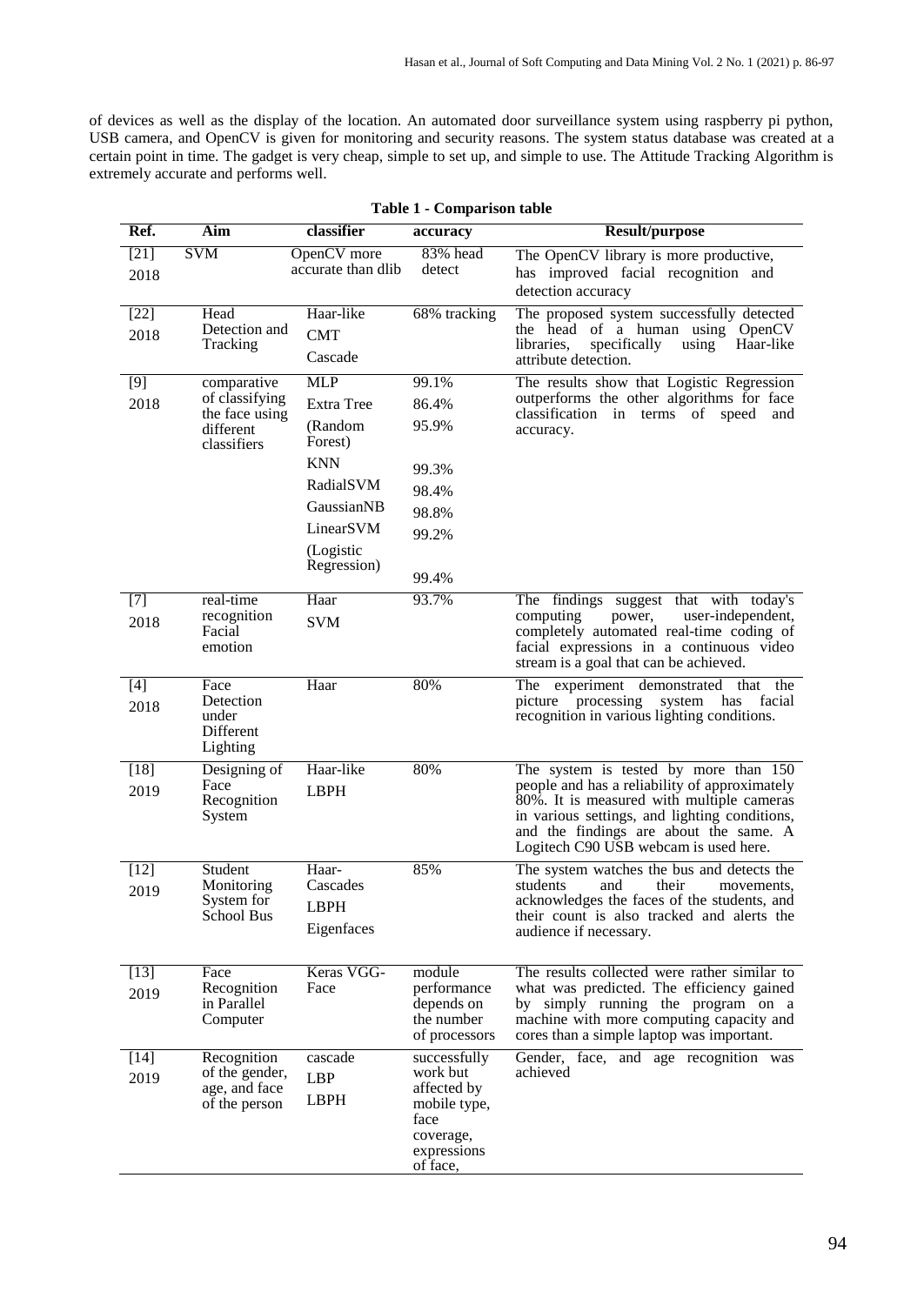|                |                                                                                        |                                            | person pose                                                                                   |                                                                                                                                                                                                                                                                                                                                      |
|----------------|----------------------------------------------------------------------------------------|--------------------------------------------|-----------------------------------------------------------------------------------------------|--------------------------------------------------------------------------------------------------------------------------------------------------------------------------------------------------------------------------------------------------------------------------------------------------------------------------------------|
| $[15]$<br>2019 | criminal<br>identification<br>by face<br>recognition<br>automated                      | Haar-like                                  | 80%                                                                                           | Since the computation period is very short,<br>the proposed method will successfully<br>identify more than one face, which is helpful<br>for rapidly looking for suspects.                                                                                                                                                           |
| $[16]$<br>2020 | Automated<br>Attendance<br>System                                                      | <b>KNN</b><br>HaarCascade<br><b>LBPH</b>   | 97%                                                                                           | Prevent<br>students<br>from marking<br>fake<br>attendance for other students. It would also<br>save faculty resources in universities by<br>eliminating the need for them to take<br>attendance of students who are present in<br>class, and it will be able to send monthly<br>attendance reports to students' parents by<br>email. |
| $[17]$<br>2020 | Attendance<br>System in<br>real-time                                                   | HaarCascade<br>Paul – Viola.               | 95%                                                                                           | The results explicitly demonstrate that as the<br>facial angle increases, face identification and<br>recognition rate decreases.                                                                                                                                                                                                     |
| [6]<br>2020    | real-time<br>system of<br>electronic<br>voting<br>authorized by<br>face<br>recognition | Haar-cascade<br>camshift                   | 90%                                                                                           | The primary goal of this project is to<br>completely concentrate on the electronic<br>voting mechanism and the protection of<br>every organization.                                                                                                                                                                                  |
| $[19]$<br>2020 | Face Mask<br>Detection to<br>protect from<br>Covid-19                                  | Cascade<br><b>CNN</b>                      | between<br>95.77%,<br>94.58%                                                                  | Since wearing a mask which becomes<br>mandatory before the Covid-19 crisis is<br>resolved, the implemented model can make<br>a significant contribution to the public health<br>care system.                                                                                                                                         |
| $[5]$<br>2020  | Autonomous<br>Face<br>Detection<br>System from<br>Real-time<br>Video<br>Streaming      | Haar Cascade                               | 83%                                                                                           | Recognize human faces with some kind of<br>camera and issue an alarm with a buzzer and<br>an automatic-on light bulb that makes it<br>noticeable from a long distance.                                                                                                                                                               |
| [20]<br>2020   | Counting<br>students in<br>classroom<br>allocation                                     | Cascade                                    | 90 to 100%.                                                                                   | By installing cameras in the hallway, the<br>model may be used to detect students who<br>are skipping classes.                                                                                                                                                                                                                       |
| $[24]$<br>2019 | A Face<br>Recognition<br>and Static<br><b>Hand Gesture</b><br>System for<br>the Blind  | Haar<br>Cascade<br><b>LBPH</b>             | hand gesture<br>recognized is<br>95.2%<br>Facial<br>recognition is<br>92%.                    | The developed system will function as a<br>virtual assistant for a blind individual using<br>hand gestures and face recognition.                                                                                                                                                                                                     |
| $[11]$<br>2018 | Personal<br>Identifier<br>application                                                  | Cascade<br>Haar                            | 90% Just 8-9<br>percent of<br>errors were<br>discovered<br>after<br>analyzing<br>150 samples. | The proposed application helps companies<br>calculate work attendance and detect cases<br>of fraud in work attendance compared to old<br>work attendance monitoring methods.                                                                                                                                                         |
| $[25]$<br>2020 | door lock<br>intelligence<br>based on face<br>recognition                              | Attitude<br>Tracking<br>Algorithm<br>(ATA) | 95%                                                                                           | According to the testing findings, the<br>suggested system is more efficient, uses less<br>power, and is more cost-effective.                                                                                                                                                                                                        |
| $[23]$<br>2018 | Drivers'<br>Somnolence<br>Detection<br>method in<br>Real Time                          | EEG<br><b>ANN</b>                          | 90%                                                                                           | This method would aid in the reduction of<br>drivers' sleeping injuries. In the OpenCV<br>setting, he used real-time image processing<br>with a vision device and the technique of<br>facial expression and eye blinking.                                                                                                            |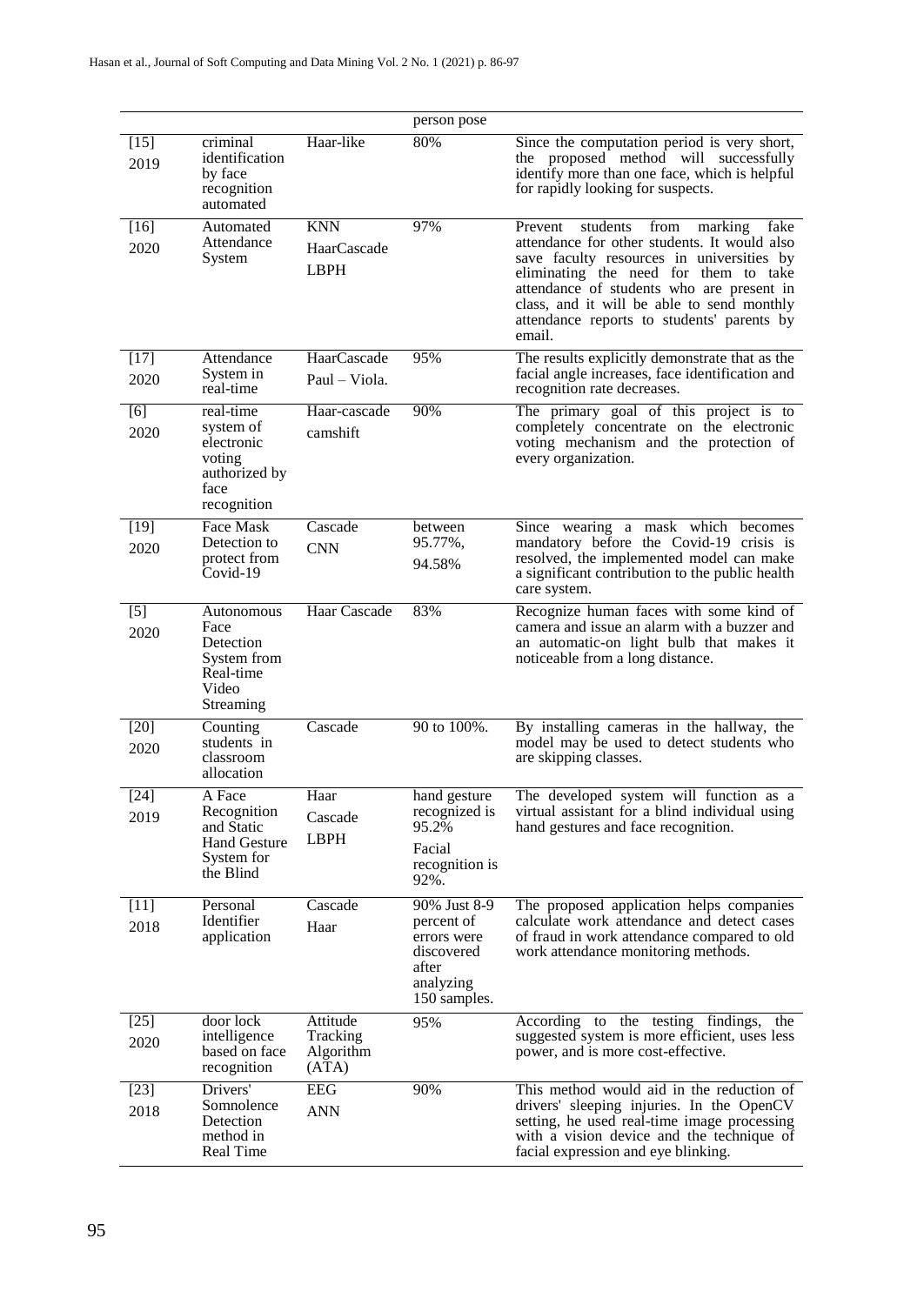Based on Table 1, we compared the accuracy of techniques and classifiers of OpenCV used in a number of the studies reviewed of face detection and face recognition in different areas of computer vision. From our observations of the 20 reviewed studies (publications) (2018–2020) discussing the used methods of face detection and recognition in the field of computer vision using OpenCV. It was found that OpenCV can be used in different fields like face detection, recognition the faces, and Recognize facial expressions [26], [27]. Also, it was found that we can use OpenCV in the security field like criminal identification [28]. Additionally, others used OpenCV to automate the attendance of students or workers in institutions. At the same time, other researchers used OpenCV to reducing traffic accidents on the roads.

#### **8. Conclusion**

Computer Vision is the subfield of Artificial Intelligence, where computers are trained to process the image and extract the important features from the images or videos. Open Computer Vision (OpenCV), a python library written in C++, provides various functionalities for computer vision applications. Applications of computer vision are object detection, face recognition, medical diagnosis, etc. In this paper, we emphasize the important role of OpenCV in face detection and face recognition. We illustrate the popular algorithms in OpenCV that are used for face detection and face recognition. Then state the OpenCV modules and explain OpenCV based on Python and mention the applications for OpenCV. Finally, we assessment and compared recent literature reviews that use OpenCV to detect and recognize the human face in a variety of fields in order to improve human life.

#### **Acknowledgement**

The authors would like to thank the IT Department, Technical College of Informatics Akre, Duhok Polytechnic University, Duhok, Kurdistan Region, Iraq and College of Engineering, Nawroz University, Duhok, Kurdistan Region, Iraq.

#### **References**

- [1] Jagtap, A. M., Kangale, V., Unune, K., & Gosavi, P. (2019, February). A Study of LBPH, Eigenface, Fisherface and Haar-like features for Face recognition using OpenCV. In *2019 International Conference on Intelligent Sustainable Systems (ICISS)* (pp. 219-224). IEEE
- [2] Sigut, J., Castro, M., Arnay, R., & Sigut, M. (2020). OpenCV basics: a mobile application to support the teaching of computer vision concepts. *IEEE Transactions on Education*, *63*(4), 328-335
- [3] Adusumalli, H., Kalyani, D., Sri, R. K., Pratapteja, M., & Rao, P. P. (2021, February). Face Mask Detection Using OpenCV. In *2021 Third International Conference on Intelligent Communication Technologies and Virtual Mobile Networks (ICICV)* (pp. 1304-1309). IEEE
- [4] Mostafa, S. A., Mustapha, A., Gunasekaran, S. S., Ahmad, M. S., Mohammed, M. A., Parwekar, P., & Kadry, S. (2021). An agent architecture for autonomous UAV flight control in object classification and recognition missions. *Soft Computing*, 1-14
- [5] Hoque, M. A., Islam, T., Ahmed, T., & Amin, A. (2020, March). Autonomous face detection system from realtime video streaming for ensuring the intelligence security system. In *2020 6th International Conference on Advanced Computing and Communication Systems (ICACCS)* (pp. 261-265). IEEE
- [6] Soomro, Z. A., Memon, T. D., Naz, F., & Ali, A. (2020, January). FPGA Based Real-Time Face Authorization System for Electronic Voting System. In *2020 3rd International Conference on Computing, Mathematics and Engineering Technologies (iCoMET)* (pp. 1-6). IEEE
- [7] Gupta, S. (2018, January). Facial emotion recognition in real-time and static images. In *2018 2nd international conference on inventive systems and control (ICISC)* (pp. 553-560). IEEE
- [8] Dino, H., Abdulrazzaq, M. B., Zeebaree, S. R., Sallow, A. B., Zebari, R. R., Shukur, H. M., & Haji, L. M. (2020). Facial expression recognition based on hybrid feature extraction techniques with different classifiers. *TEST Engineering & Management*, *83*, 22319-22329
- [9] Kashinath, S. A., Mostafa, S. A., Mustapha, A., Mahdin, H., Lim, D., Mahmoud, M. A., ... & Yang, T. J. (2021). Review of Data Fusion Methods for Real-Time and Multi-Sensor Traffic Flow Analysis. *IEEE Access*
- [10] Abdulrazaq, M. B., Mahmood, M. R., Zeebaree, S. R., Abdulwahab, M. H., Zebari, R. R., & Sallow, A. B. (2021, February). An analytical appraisal for supervised classifiers' performance on facial expression recognition based on relief-F feature selection. In *Journal of Physics: Conference Series* (Vol. 1804, No. 1, p. 012055). IOP Publishing
- [11] Sriratana, W., Mukma, S., Tammarugwattana, N., & Sirisantisamrid, K. (2018, July). Application of the OpenCV-Python for Personal Identifier Statement. In *2018 International Conference on Engineering, Applied Sciences, and Technology (ICEAST)* (pp. 1-4). IEEE
- [12] James, C., & Nettikadan, D. (2019, April). Student monitoring system for school bus using facial recognition. In *2019 3rd International Conference on Trends in Electronics and Informatics (ICOEI)* (pp. 659-663). IEEE